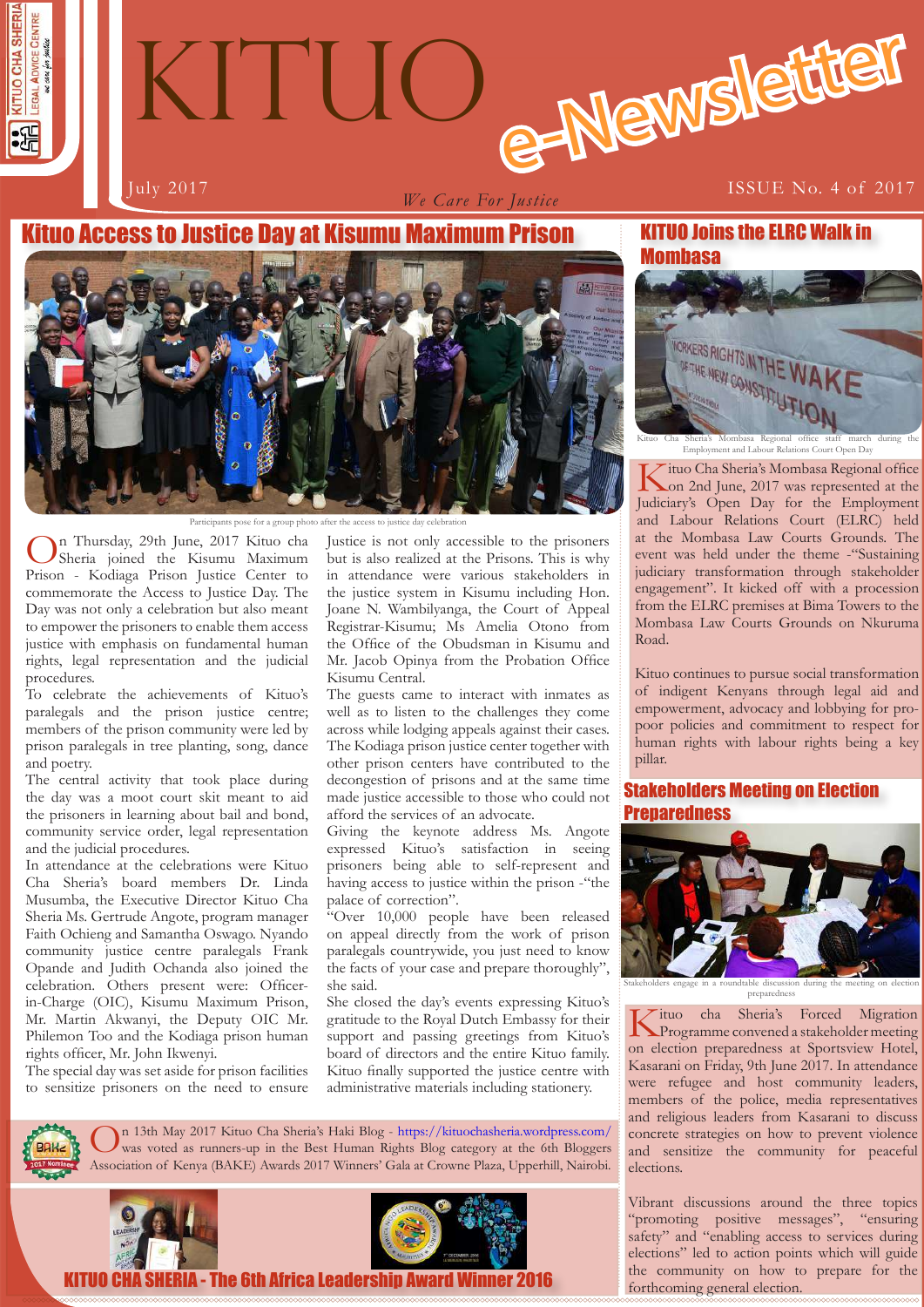

### **TUO Celebrates World Refugee Day 2017**



Dignitaries led by the late Joseph Ole Nkaissery, Cabinet Secretary for Internal Security and Coordination of National Government pass by the Kituo station during the celebration

Kituo Cha Sheria on 20th June<br>2017 joined refugees and the world to celebrate World Refugee Day 2017 at the University of Nairobi grounds. The colorful celebration full of pomp and circumstance was a marvelous opportunity for refugees to showcase their talents and abilities through amazing performances.

Kituo through the Forced Migration Programme (FMP) was fully represented as we reaffirmed our commitment to protect the rights of refugees in Kenya. FMP is devoted to the welfare of the poor and marginalized urban refugees and IDPs in Kenya acting as the people's watchdog over the implementation of the Refugees Act of 2006, to ensure the refugees' rights under the law are realized.

The celebration included performances by Ugandan,

#### KITUO Conducts Legal aid clinics in Korogocho, Nairobi



nity paralegal watches on

Tituo cha Sheria in partnership with the Community Justice Centres within Nairobi conducted FREE legal aid clinics and community outreach forums in Korogocho, Kibera and Kamukunji.

On 26th June 2017 the team was at Glu-Cola Assistant Chief 's office grounds to celebrate Idd-ul-Fitr with the community in Baba Dogo ward and offer legal aid and advice to persons in need.

On 27th June, 2017 Kituo was in

and Coordination of National<br>Government. Nkaisserv said Nkaissery said that this year's theme: 'We stand together with Refugees', resonated with Kenya's quest to offer a safe landing to populations displaced by conflicts and natural disasters in the East and Horn of African region. The ceremony included an exhibition made up of a wide selection of products made by refugees-supported by many UNHCR partner organizations.

South Sudanese, Ethiopian and Burundian refugee performers with the Guest of Honor being Joseph Ole Nkaissery, the Cabinet Secretary for Internal Security

These included bags, carvings, paintings, jewelry, clothes, fabrics, etc.

The Day's celebrations culminated with a pledge from all stakeholders represented to continue to stand with Refugees.

Kibera Community Justice centre undertaking the event at the Laini Saba grounds in Kibra sub-county, Nairobi. The activity was the third in a series of 9 legal clinics and community outreach forums to be conducted in conjunction with the Kamukunji, Korogocho and Kibera

Radio talk-shows on Human rights issues were also conducted on Kibera's Pamoja FM, Koch FM in Korogocho and Ghetto Radio.

community Justice Centres.

#### Key Upcoming Activities July - Aug 2017

- 1. Meru GK Prison Justice Centre Access to Justice Day commemoration
- 2. Vihiga Community paralegals training
- 3. Kamiti Maximum Prison Justice Centre Access to Justice Day commemoration
- 4. Eldoret Prison Fact finding mission
- 5. Kamukunji Community Justice centre Paralegals-led legal aid clinics
- 6. Kakamega Prison Justice Centre Access to Justice Day commemopration
- Kitui Community Justice centre Paralegals-led legal aid clinics
- 8. Meru GK Prison Justice Centre- Access to Justice Day commemopration
- 9. Kituo cha Sheria 44th Anniversary celebration-July
- 10. Kituo cha Sheria 44th Anniversary celebration Legal Aid Clinic-July 11. Alternative Justice Systems (AJS) Adjudicators and commissioners
- identification in Endebess-July
- 12. Alternative Justice Systems (AJS) Adjudicators and commissioners training in Endebess-August
- 13. Law Society of Kenya (LSK) Justice Cup 2017 football tournament
- 14. NITA Advocates' Training
- 15. Uchaguzi wa Amani na Usawa county based dialogue in Kakamega and Kisumu counties.
- 16. Network on Security Reference Group for Coast CSOs Symposium on leadership dialogue in Mombasa

# 'UO holds a video screening activity in Kakamega County



Participants engage in a discussion during the video screening activity at Westgate Hotel in the youth

On 21st May, 2017 Kituo Cha Sheria undertook a video screening activity at Westgate Hotel in Mumias Central Ward; Mumias West Sub-County of Kakamega County.

The video screening was the first event in the 'Uchaguzi wa Amani na Uwazi' campaign by Kituo targeting the youth in both Kisumu and Kakamega Counties ahead of the August, 2017 general elections.

There were a total of 35 participants made up of 29 men and 6 women at the screening hall. In conducting the screening, a clip of past incidences of election violence was played to arouse discussions around incidences of political violence.

Participants were then led through plenary discussions on the content of the video. The discussions delved into the place of peace in matters elections and how members of the public represented at the screening can send out messages of peace to the general public.

The screening session had representatives from the area, ranging from boda boda operators to jobless youths and individuals in the community generally associated with violent conduct. Kituo also called on the local leadership and IEBC representatives for education to share on the electoral body's preparedness towards the upcoming General elections.

Participants raised a point of concern regarding the lack of inclusion of the youth in the public participation process. Suggestions were shared on various ways of ensuring active public participation to ascertain that local youths are able to get involved in governance as espoused in Article 174 of the Constitution.

The 'Uchaguzi wa Amani na Uwazi' campaign by Kituo continues in the counties of Kakamega and Kisumu with radio talk shows and Neighbourhood Conversation sessions taking place in various wards.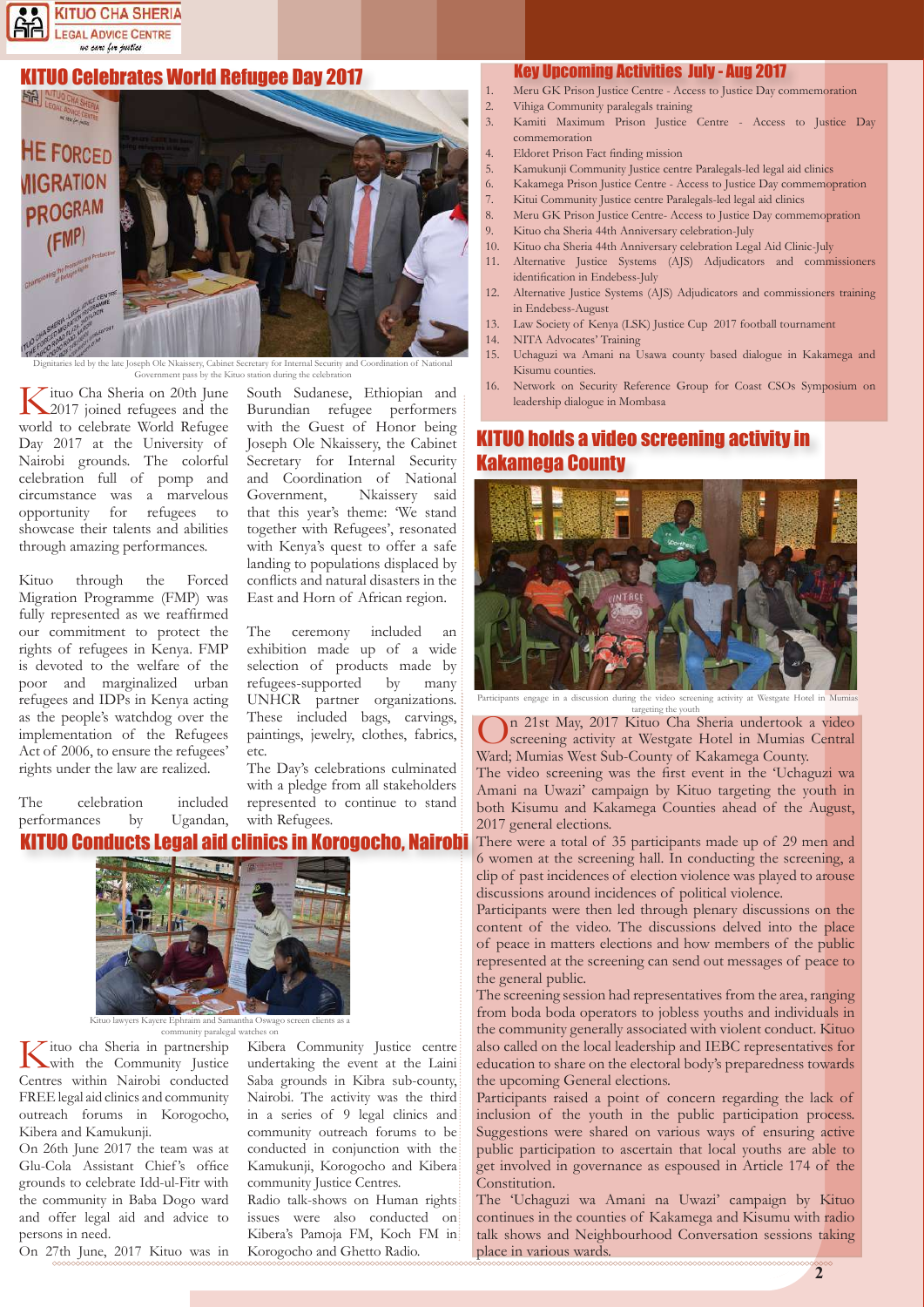#### UCHAGUZI WA AMANI NA UWAZI



#### Kituo Cha Sheria conducted various awareness activities in Kakamega County with the objective of providing civic and voter education, and to ensure peaceful and credible elections in August this year.

The activities dubbed 'Neighbourhood Conversations' were held in Mumias East, Malaha, Lubinu, Shibale, Ekero East, Wanga, Lusheya, Lubinu, and Malaha in Kakamega County. Participants had very interesting interactions regarding the forthcoming polls emphasizing the need to respect the law and elect the leadership of the nation in peace.

The Kituo team also held meetings with stakeholders and opinion leaders in Kakamega including government administration officers and the Independent Electoral and Boundaries

### IO conducts Labour Day Free Legal Aid Clinic



Members of the public and lawyers interact during the free legal clinic at Kituo Gardens, Nairobi

Kituo cha Sheria held a successful<br>FREE legal aid clinic at the Head Office on 4th May 2017. The annual activity for Kituo corresponding with May Day (Labour Day) celebrations is in line with our overall objectives of assisting the poor and marginalized to access justice.

The legal clinic involved Kituo's legal staff, volunteer advocates and law students all united by the objective of empowering the public through legal aid and education. Members of the public with labour, land, housing and human rights' legal issues among others were assisted.

A total of 113 persons (88 male and 25

Commission officials; players who have roles in the electoral process. This happened as the verification of the register of voters was ongoing. It was noteworthy from the discussions that for the success of credible and peaceful polls, participants should be well sensitized about the processes of elections and dispute resolution mechanisms involved.

Kituo also conducted a Community Video Screening activity and an interactive radio talk show on Elgon Youth Radio mainly targeting the youth in the area to sensitize them on the importance of peaceful and credible polls. Kituo's programme officer Zedekiah Adika is leading the activities in Kakamega ahead of similar activities lined up in Kisumu County.

female) with various issues were attend to. 45 of these had labor issues, 30 land, 11 civil while the rest had issues ranging from succession, child maintenance, tort, criminal, copyright and business.

The forum offered an opportunity to not only assist clients with legal issues but also create awareness on labour laws and workers' rights for those in attendance. Although Kenya's Constitution has a progressive Bill of Rights, a culture has evolved in Kenya over the decades of unjust relationships between workers with their employers, this will take time to curb but Kituo continues to work hard to stand for the marginalized.

# KITUO, PRWG AND KENYA PRISONS DISCUSS PRISONERS' VOTER EDUCATION



Members of the Prisons Reform Working Group (PRWG) in a group photo after the breakfast meeting at the Panafric Hotel, Nairobi

hing elections during the 'Neighbourhood Conversations' in Lubinu, Kituo Cha Sheria through the Kakamega County Group (PRWG) held a breakfast meeting on 5th June, 2017 at Panafric Hotel, Nairobi. The progressive meeting brought together the Prisons Reform Working Group and the Kenya Prisons Service (KPS) mainly to highlight steps being put in place on voter education within prison facilities in the run-up to the August 8 elections.

> Kituo has been pushing for voting of prisoners in Kenya and the Indipendent Electoral and Bounderies Commission (IEBC) registered prisoners as voters during the mass voter registration exercise in February this year. As a follow up to this, the PRWG and the KPS held the meeting to discuss the various emerging issues and expected outcomes in the forthcoming general Election.

> Kituo was represented by the Executive Director, Gertrude

Angote, Programme Coordinator, Faith Ochieng' and Program officer John Mwariri where the PRWG submitted an update on the sector's work on voter education and electoral observation within the prison facilities. Various other issues were discussed including the data of the registered voters in prison, verification of the register of voters in the prisons, accreditation of the PRWG as election observers and areas of collaboration on civic/voter education in prisons.

KPS represented by Madam Wanini Kireri - [Assistant Commissioner General of Prisons (ACGP); Director- Legal, Human Rights, Research and Statistics] undertook to facilitate the movement of prisoners to their polling centers on 8th August 2017.

Kituo through the Working Group will continue to engage with IEBC to realize the Rights in Article 38 for prisoners in Kenya.

# KITUO Staff Trained on Press Release Writing



Kituo cha Sheria staffs were conducted through a oneday in-house training on press release writing on 17th May 2017 at the Forced Migration Programme (FMP) offices in Nairobi.

The training facilitated by Mr. Michael Schweres, a Peace Building Advisor from GIZ

and a journalist of over 30 years experience was meant to impart Kituo staff with skills to communicate effectively our success to the public. Writing press releases is part of the communication network which offers a standardized way of communicating with journalists for enhanced visibility.